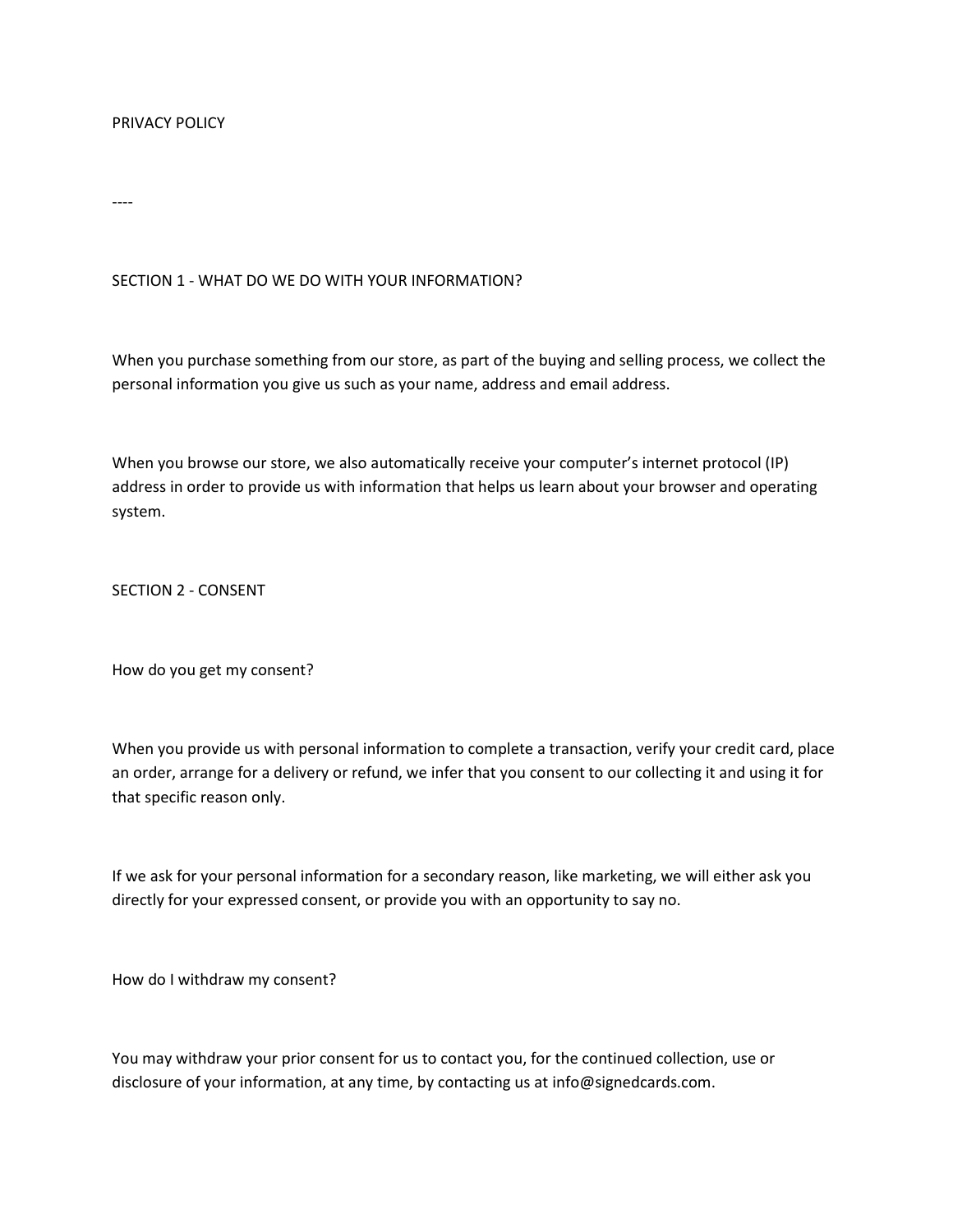SECTION 3 - DISCLOSURE

We may disclose your personal information if we are required by law to do so or if you violate our Terms of Service.

### SECTION 4 – PAYMENT DATA AND OTHER DATA STORAGE

Your payment transaction data is stored only as long as is necessary to complete your purchase transaction. After that is complete, your payment transaction information is deleted.

All direct payment gateways adhere to the standards set by PCI-DSS as managed by the PCI Security Standards Council, which is a joint effort of brands like Visa, MasterCard, American Express and Discover. PCI-DSS requirements help ensure the secure handling of credit card information by our store and its service providers.

We store your other data, such as your name and email address, on a secure server behind a firewall.

#### SECTION 5 - THIRD-PARTY SERVICES

In general, the third-party providers used by us will only collect, use and disclose your information to the extent necessary to allow them to perform the services they provide to us.

However, certain third-party service providers, such as payment gateways and other payment transaction processors, have their own privacy policies in respect to the information we are required to provide to them for your purchase-related transactions.

For these providers, we recommend that you read their privacy policies so you can understand the manner in which your personal information will be handled by these providers.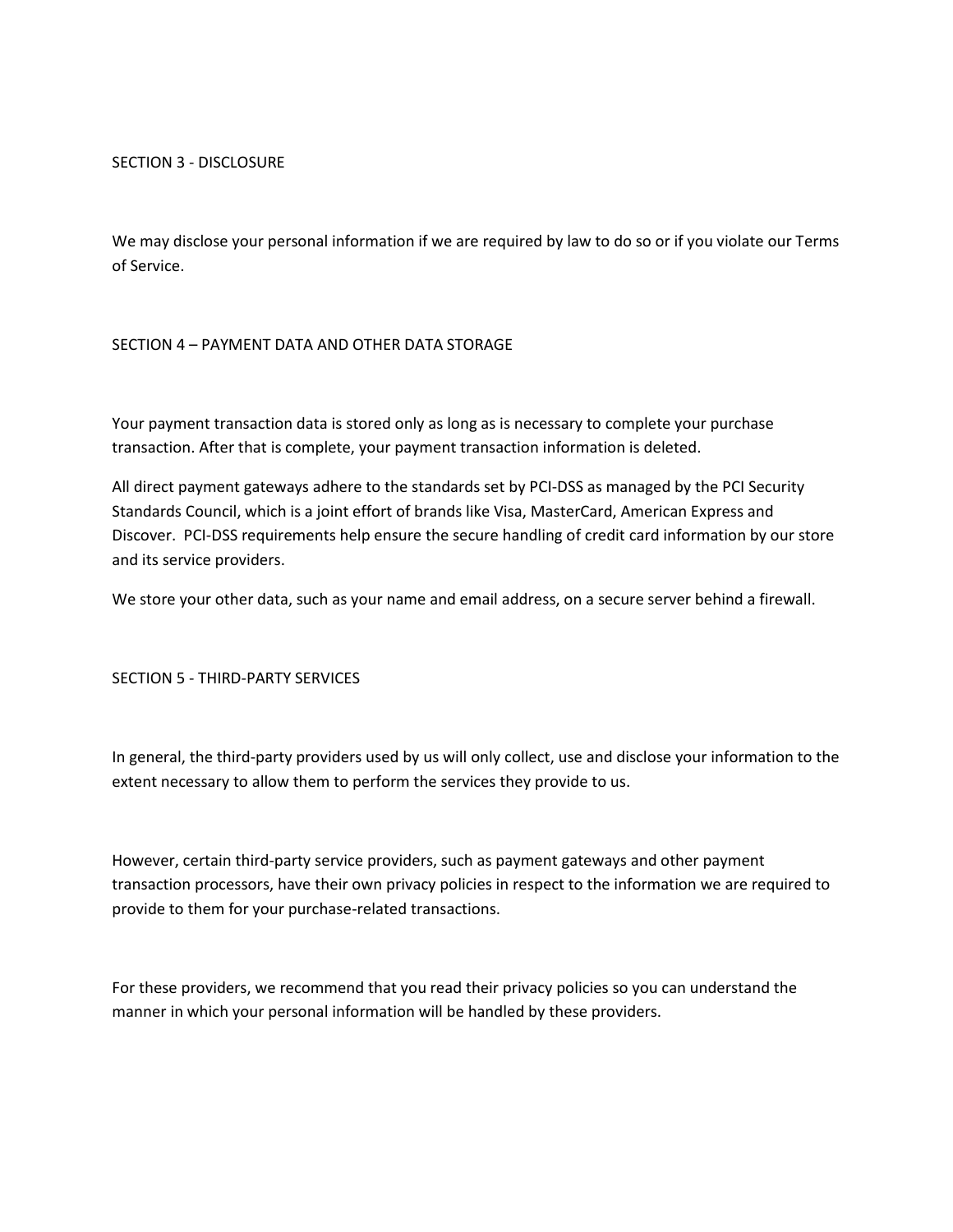In particular, remember that certain providers may be located in or have facilities that are located in a different jurisdiction than either you or us. So if you elect to proceed with a transaction that involves the services of a third-party service provider, then your information may become subject to the laws of the jurisdiction(s) in which that service provider or its facilities are located.

As an example, if you are located in Canada and your transaction is processed by a payment gateway located in the United States, then your personal information used in completing that transaction may be subject to disclosure under United States legislation, including the Patriot Act.

Once you leave our store's website or are redirected to a third-party website or application, you are no longer governed by this Privacy Policy or our website's Terms of Service.

Links

When you click on links on our store, they may direct you away from our site. We are not responsible for the privacy practices of other sites and encourage you to read their privacy statements.

SECTION 6 - SECURITY

To protect your personal information, we take reasonable precautions and follow industry best practices to make sure it is not inappropriately lost, misused, accessed, disclosed, altered or destroyed.

SECTION 7 - AGE OF CONSENT

By using this site, you represent that you are at least the age of majority in your state or province of residence, or that you are the age of majority in your state or province of residence and you have given us your consent to allow any of your minor dependents to use this site.